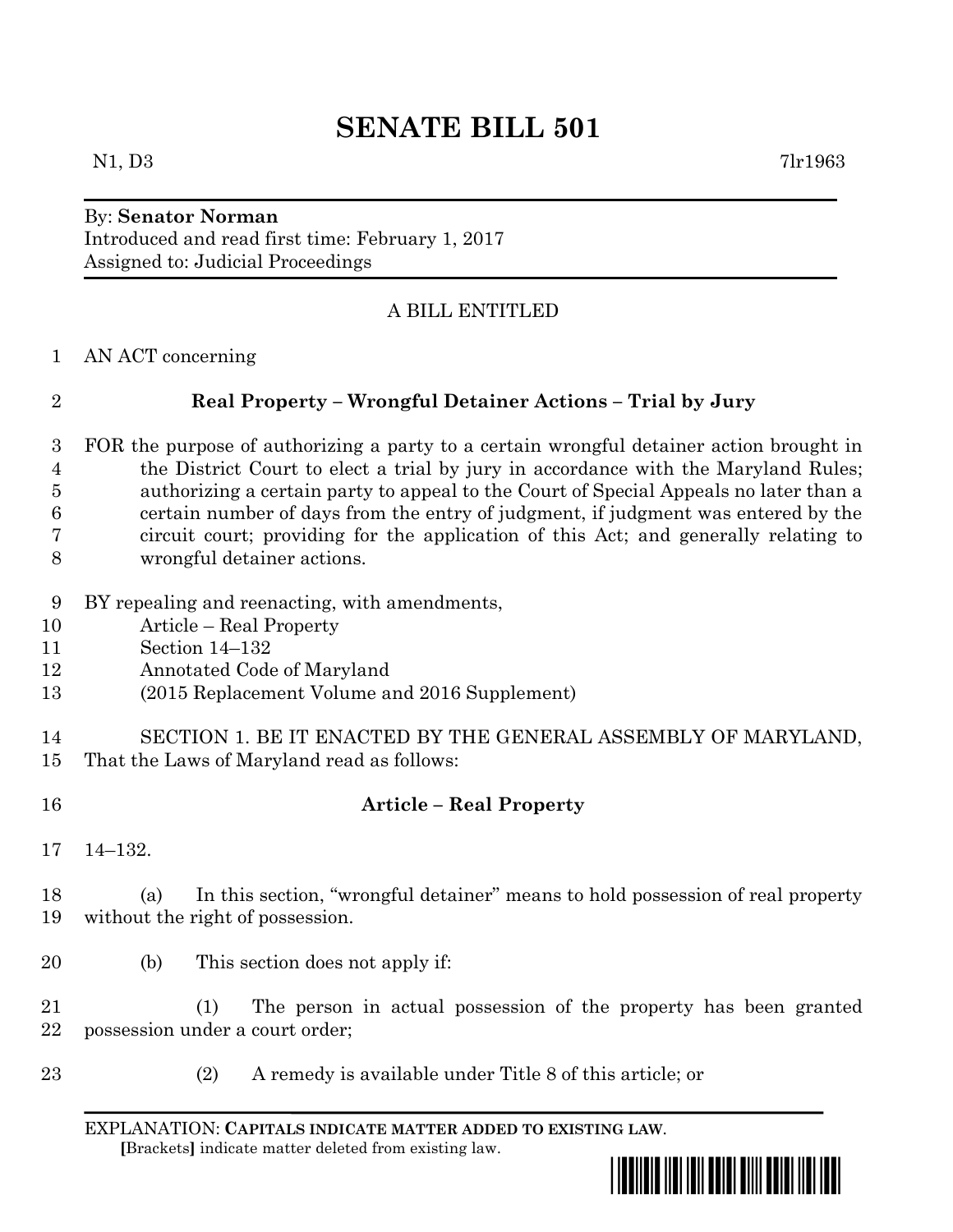**SENATE BILL 501**

 (3) Any other exclusive means to recover possession is provided by statute or rule. (c) A person may not hold possession of property unless the person is entitled to possession of the property under the law. (d) (1) If a person violates subsection (c) of this section, a person claiming possession may make complaint in writing to the District Court of the county in which the property is located. (2) On receipt of a complaint under paragraph (1) of this subsection, the

 court shall summons immediately the person in possession to appear before the court on the day specified in the summons to show cause, if any, why restitution of the possession of the property to the person filing the complaint should not be made.

 (3) If, for any reason, the person in actual possession cannot be found, the person authorized to serve process by the Maryland Rules shall affix an attested copy of the summons conspicuously on the property.

 (4) If notice of the summons is sent to the person in possession by first–class mail, the affixing of the summons in accordance with paragraph (3) of this subsection shall constitute sufficient service to support restitution of possession.

 (e) A counterclaim or cross–claim may not be filed in an action brought under this section.

 (f) (1) If the court determines that the complainant is legally entitled to possession, the court shall:

22 (i) Give judgment for restitution of the possession of the property to the complainant; and

24 (ii) Issue its warrant to the sheriff or constable commanding the sheriff or constable to deliver possession to the complainant.

 (2) The court may also give judgment in favor of the complainant for damages due to the wrongful detainer and for court costs and attorney fees if:

(i) The complainant claimed damages in the complaint; and

29 (ii) The court finds that:

 1. The person in actual possession was personally served with the summons; or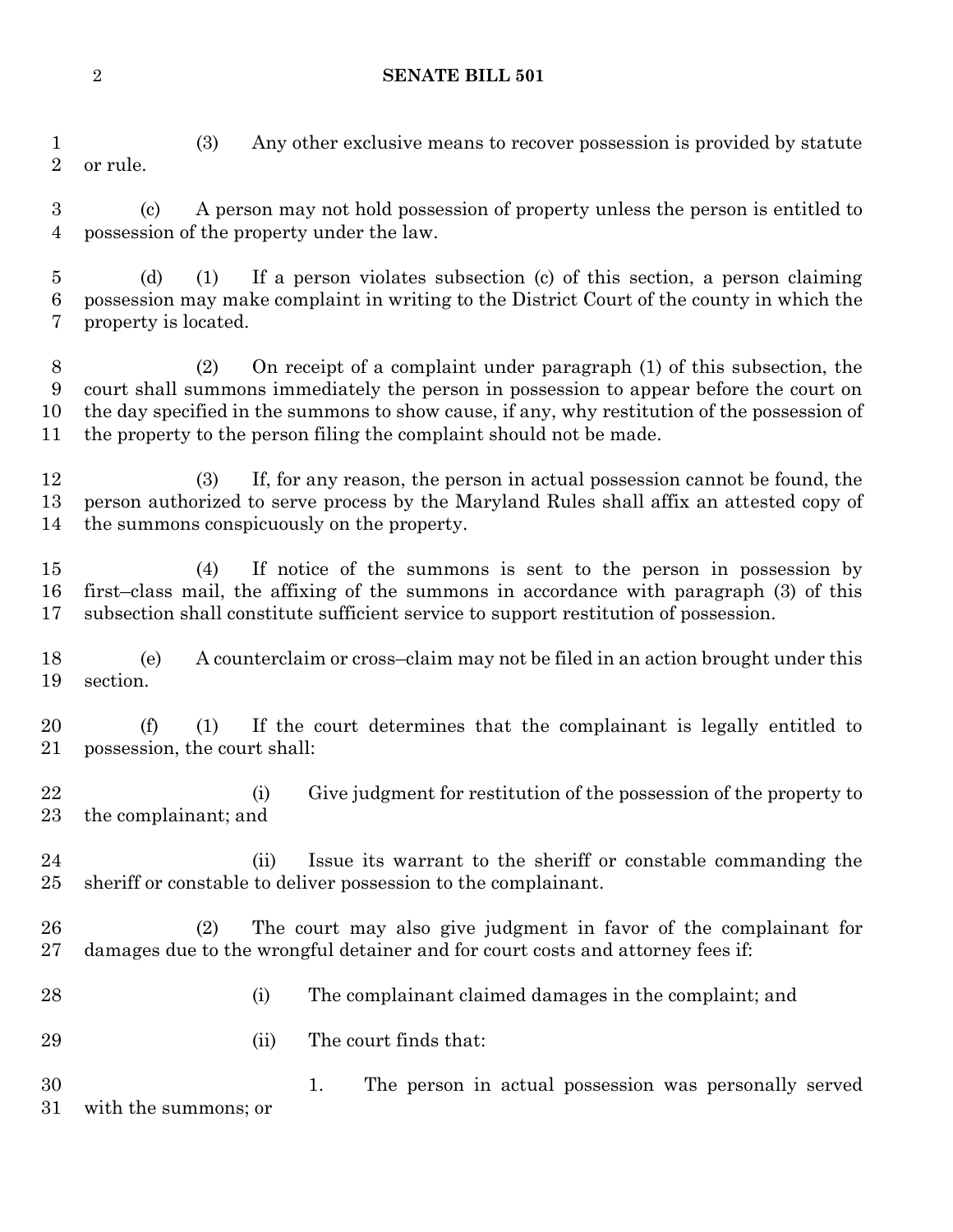#### **SENATE BILL 501** 3

 2. There was service of process or submission to the jurisdiction of the court as would support a judgment in contract or tort.

 (3) A person in actual possession who is not personally served with a summons is not subject to the personal jurisdiction of the District Court if the person appears in response to the summons and prior to the time that evidence is taken by the court and asserts that the appearance is only for the purpose of defending an in rem action.

## **(G) A PARTY TO A WRONGFUL DETAINER ACTION BROUGHT IN THE DISTRICT COURT UNDER THIS SECTION MAY ELECT A TRIAL BY JURY IN ACCORDANCE WITH THE MARYLAND RULES.**

 **[**(g)**] (H)** (1) Not later than 10 days from the entry of **[**the**]** judgment **[**of the District Court**] IN AN ACTION UNDER THIS SECTION**, either party may appeal to**:**

 **(I) IF JUDGMENT WAS ENTERED BY THE DISTRICT COURT,** the circuit court for the county in which the property is located**; OR**

### **(II) IF JUDGMENT WAS ENTERED BY THE CIRCUIT COURT, THE COURT OF SPECIAL APPEALS**.

 (2) The person in actual possession of the property may retain possession until the determination of the appeal if the person:

- (i) Files with the court an affidavit that the appeal is not taken for delay; and
- (ii) 1. Files sufficient bond with one or more securities conditioned on diligent prosecution of the appeal; or
- 22 2. Pays to the complainant or into the appellate court:
- 23 A. The fair rental value of the property for the entire period of possession up to the date of judgment;
- 
- 25 B. All court costs in the case;
- C. All losses or damages other than the fair rental value of the property up to the day of judgment that the court determined to be due because of the detention of possession; and
- D. The fair rental value of the property during the pendency of the appeal.
- (3) On application of either party, the court shall set a hearing date for the appeal that is not less than 5 days or more than 15 days after the application for appeal.